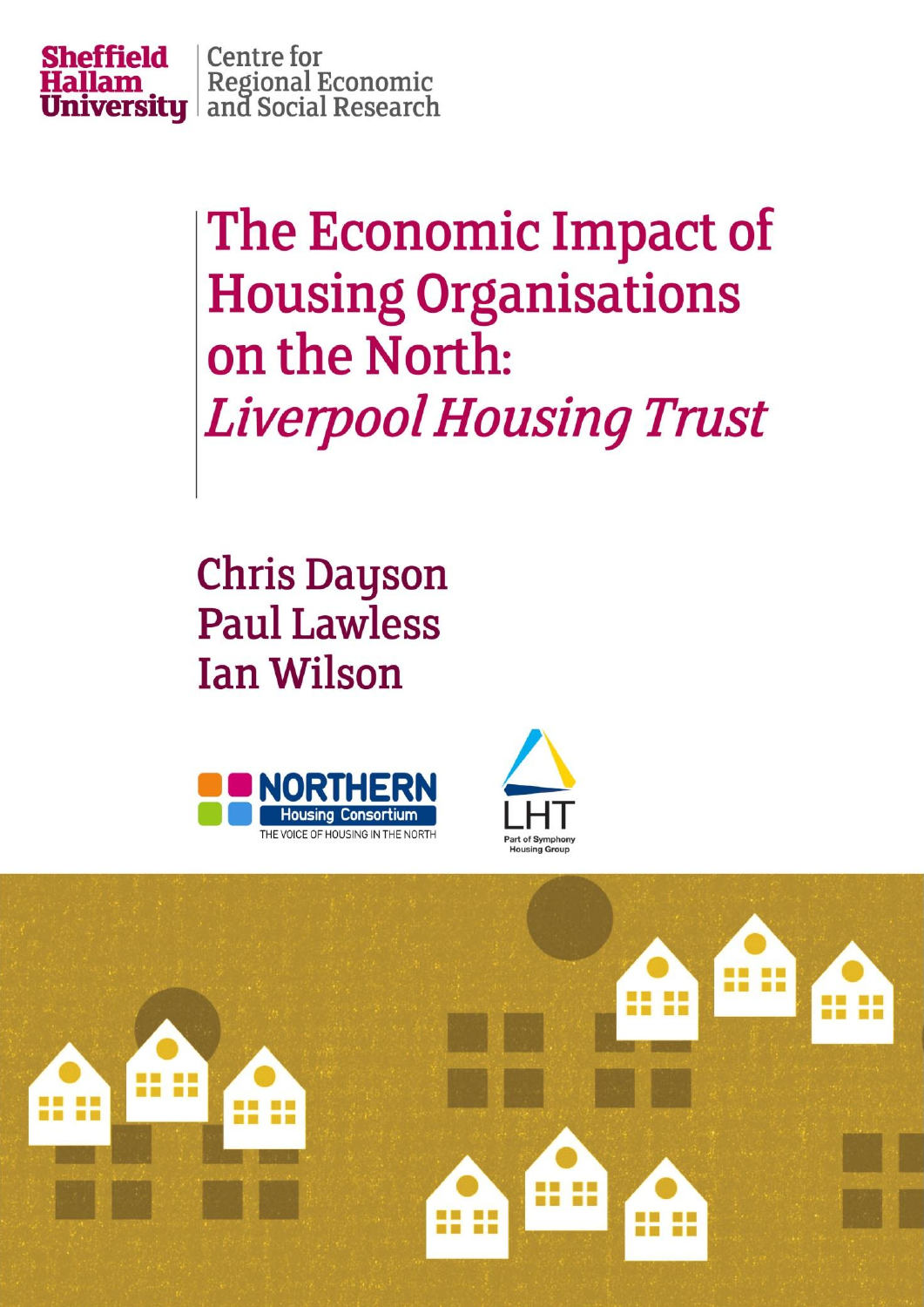## **The Economic Impact of Housing Organisations on the North: Liverpool Housing Trust**

**Centre for Regional Economic and Social Research Sheffield Hallam University**

Chris Dayson Paul Lawless Ian Wilson

January 2013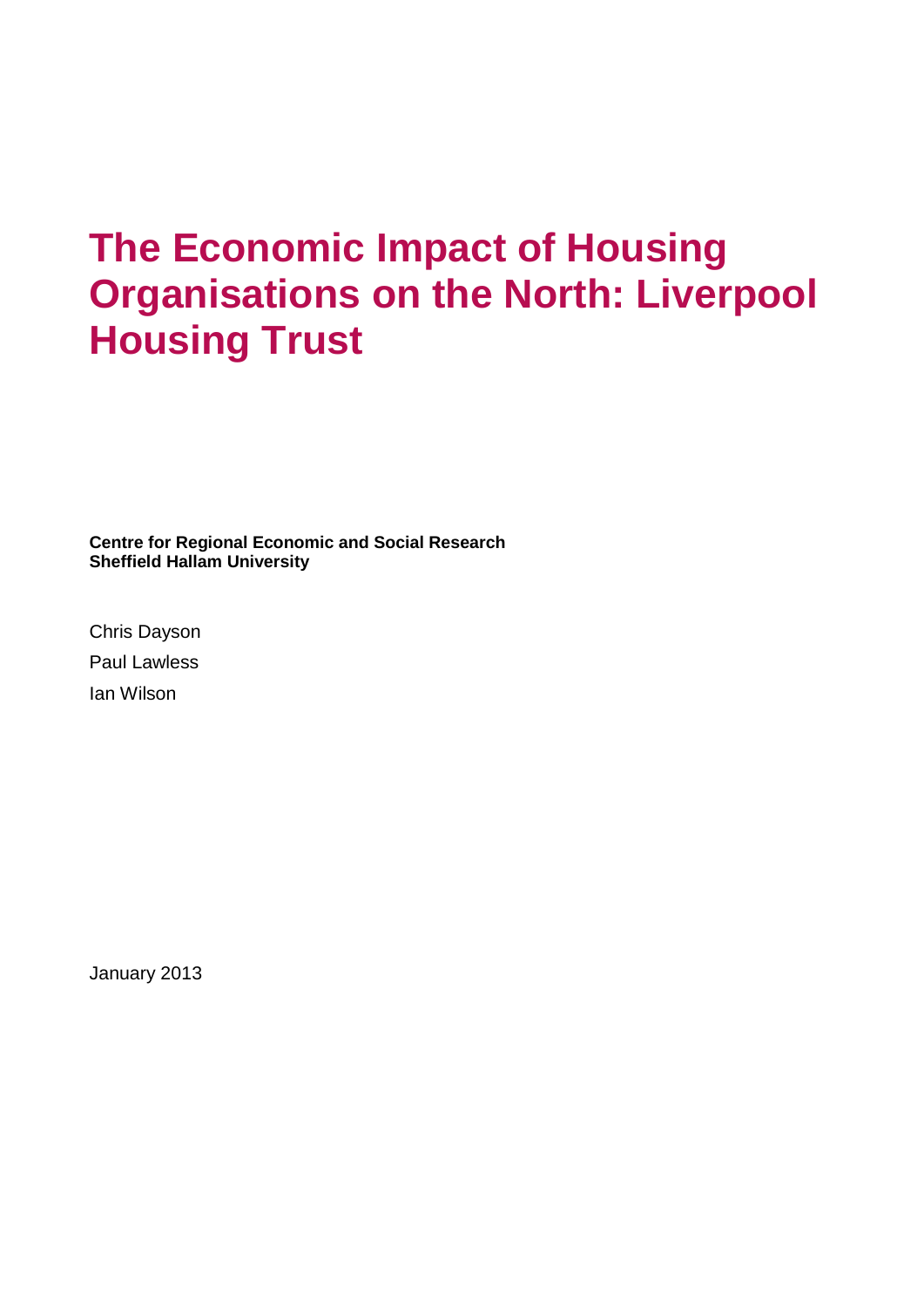## **Contents**

| 2. |      |  |
|----|------|--|
|    | 2.1. |  |
|    | 2.2. |  |
| 3. |      |  |
|    | 3.1. |  |
|    | 3.2. |  |
|    | 3.3. |  |
|    |      |  |
|    | 4.1. |  |
|    | 4.2. |  |
|    | 4.3. |  |
|    | 4.4. |  |
|    | 4.5. |  |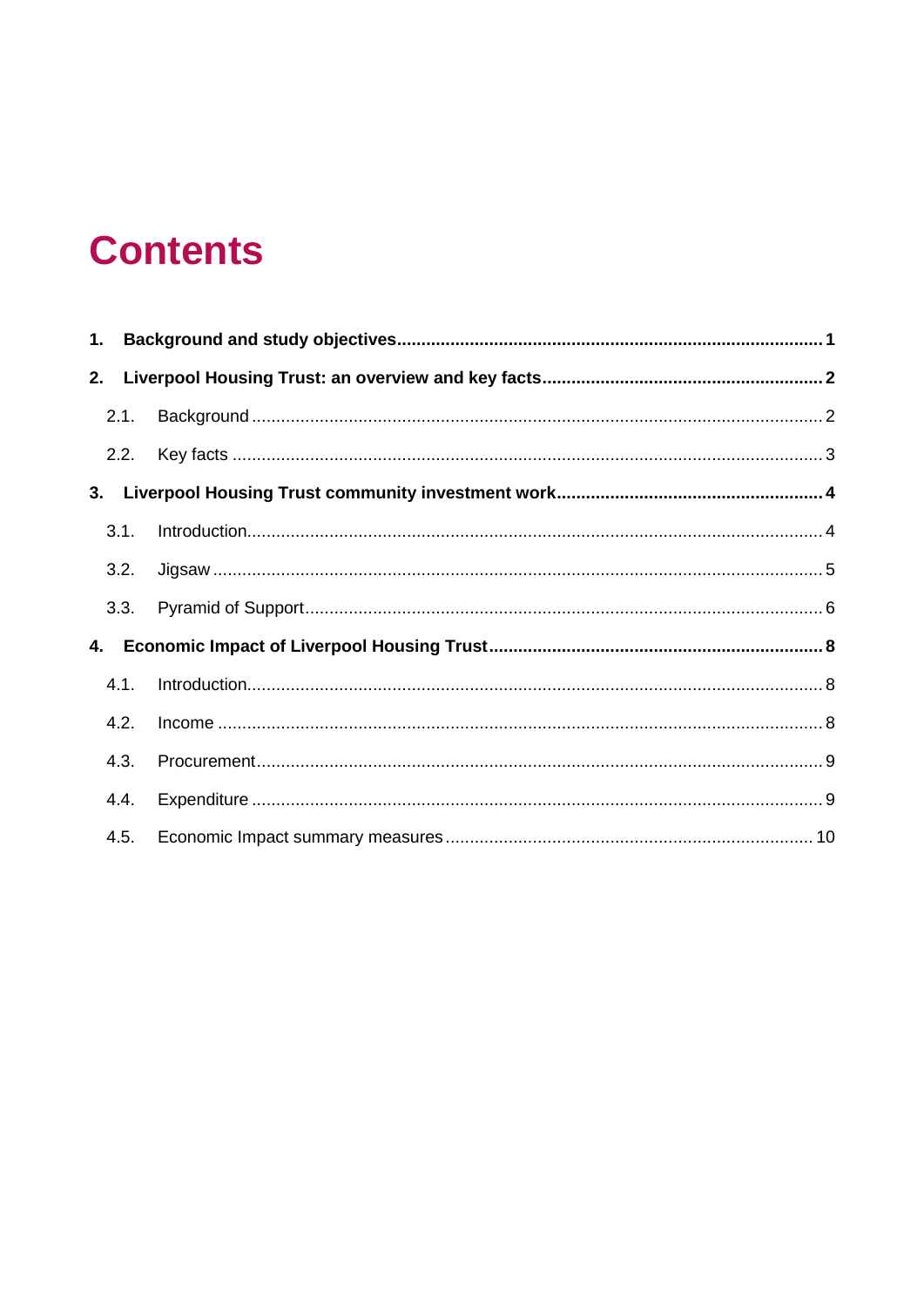1

## <span id="page-3-0"></span>1. **Background and study objectives**

In 2012 the Centre for Regional Economic and Social Research (CRESR) at Sheffield Hallam University was commissioned by the Northern Housing Consortium (NHC), to assess the economic impact of housing organisations on the Northern economy 1 .

The study provides an estimate of the economic impact of housing organisations on the Northern economy based on evidence from a survey of members and detailed case study work in seven organisations. It measures the economic activity stimulated directly by the day-to-day activities of housing organisations as well as the additional activity through the intermediate supply chain.

The findings will support the NHC and housing organisations when engaging with Government, funders and other stakeholders and will underpin the case for housing in the North in the run up to the next Comprehensive Spending Review and the next general election. This study also provides a **baseline** against which to assess the impact of the multiple challenges facing housing organisations, such as those arising from Welfare Reform.

This case study report for Liverpool Housing Trust (LHT) forms one of a suite of outputs from the study<sup>2</sup>. It provides an overview of LHT, including its vision, values and objectives and key facts relating to its day-to-day activities, before providing examples of its community investment work. The report concludes by providing estimates of LHT's economic impact.

http://www.shu.ac.uk/\_assets/pdf/cresr-Economic\_Impact\_Housing\_Organisations\_Main.pdf

 $\overline{1}$ 

<sup>1</sup> comprising England's three Northern regions: the North East, the North West and Yorkshire and the Humber  $2$  The main report being available at: Dayson, C. Lawless, P. and Wilson, I. (2013) The Economic Impact of Housing Organisations on the North. Sheffield: CRESR, Sheffield Hallam University.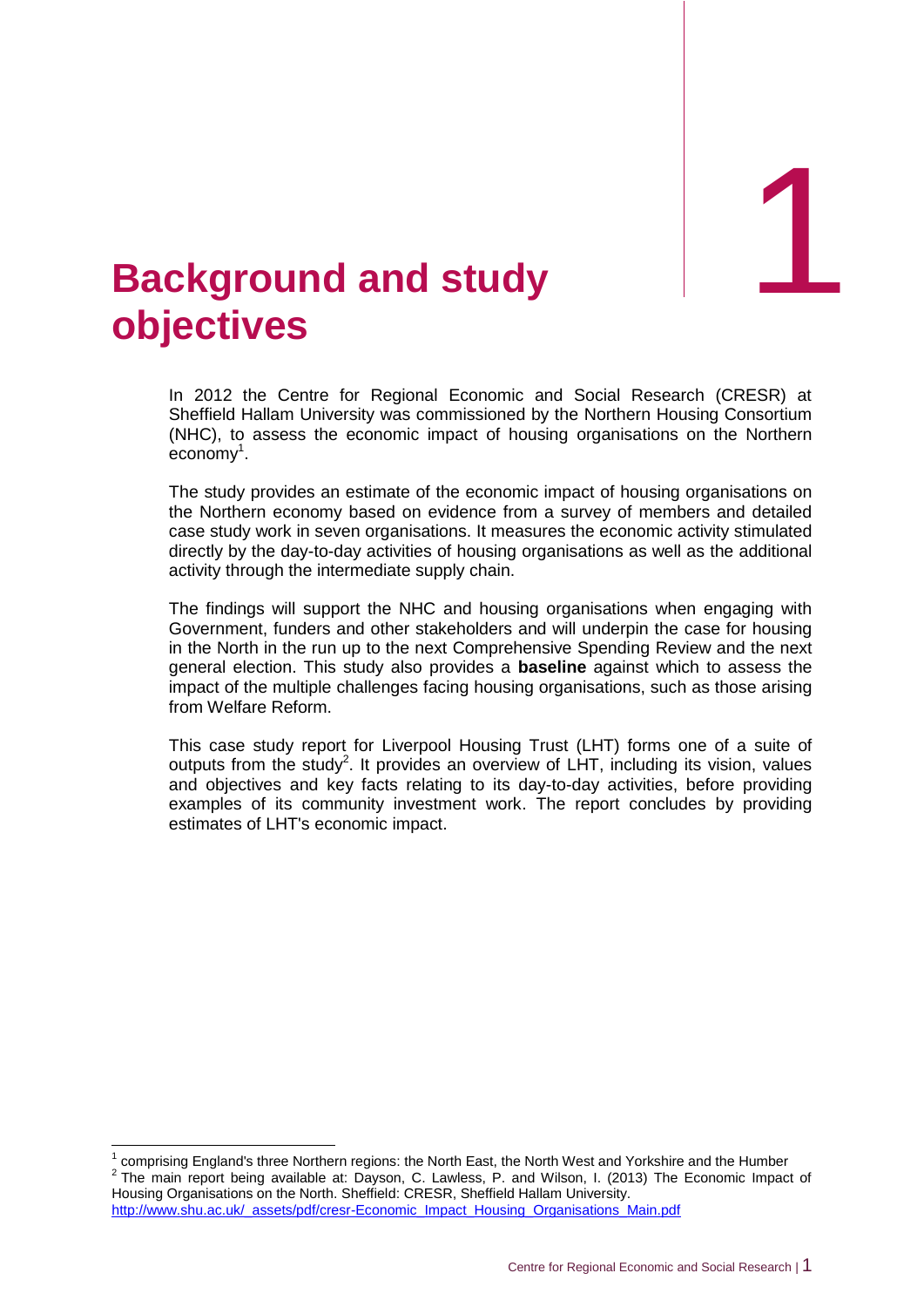**Trust: an** 2

## <span id="page-4-0"></span>**Liverpool Housing Trust: an overview and key facts**

### <span id="page-4-1"></span>**2.1. Background**

LHT is a housing association based in Liverpool on Merseyside which owns and manages 9,678 homes, spread across the North West with the largest concentration in Liverpool and Halton. LHT was formed in 1965 and is a part of the Symphony Housing Group.

LHT's remit extends beyond the management of its social housing dwellings. Its vision is *'to be a quality housing provider, making a positive difference to the communities they work in by looking beyond housing to meet the wider needs of all their customers'.*

This vision is underpinned by LHT's organisational aims which are to:

- provide excellent core housing services
- listen, involve and deliver on needs
- invest responsibly, delivering best value
- be professional, fair, open and honest
- make themselves visible and approachable
- improve their performance through innovative strategies
- provide equal opportunities for their diverse mix of customers and staff.

LHT's key business priorities are:

- quality homes
- sustainable neighbourhoods
- housing and support
- investment and future growth
- financial viability.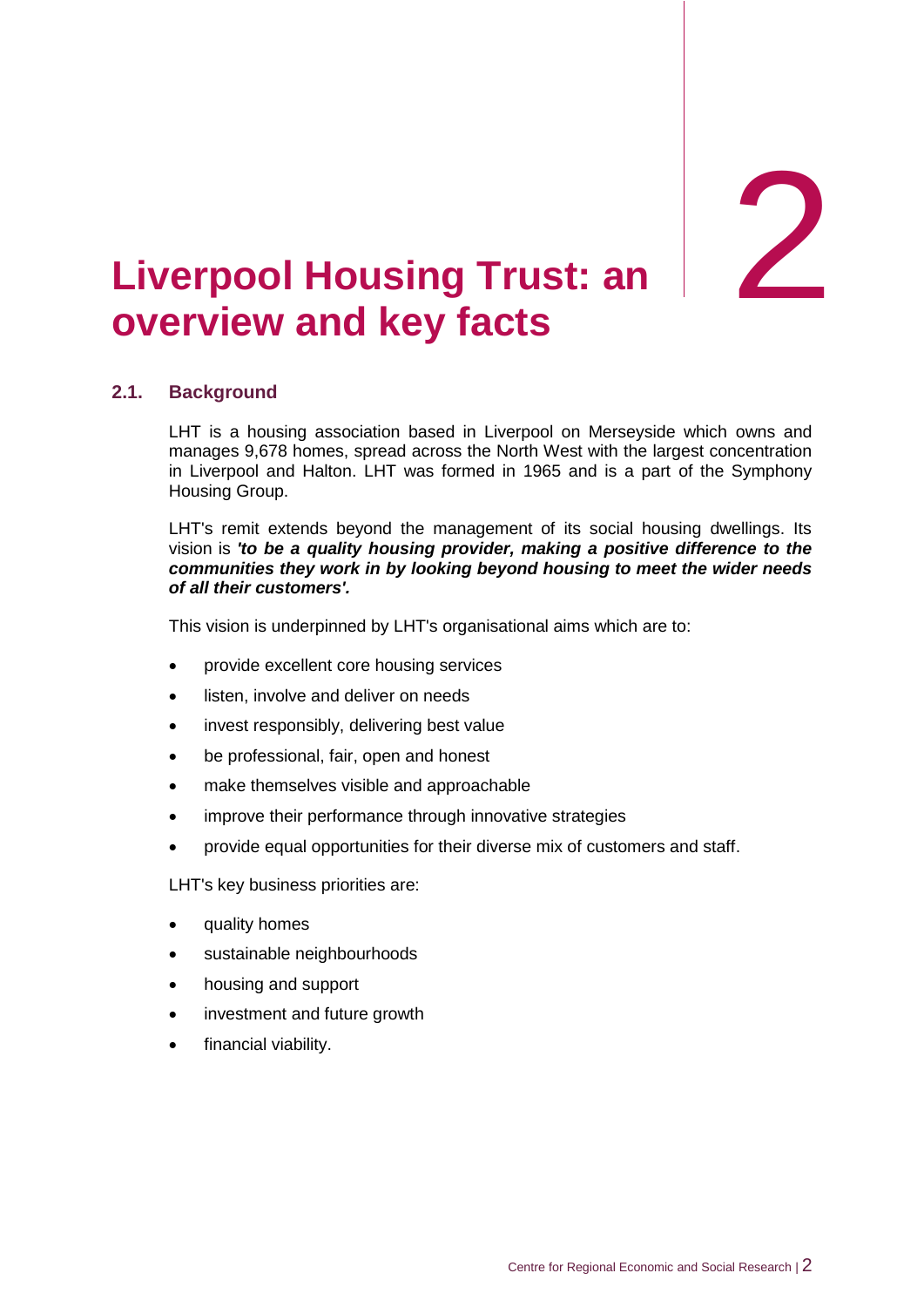### <span id="page-5-0"></span>**2.2. Key facts**

 $\overline{a}$ 

Key facts about LHT's day-to-day activities in the financial year 2011/12 include:

- 87 per cent of tenants were satisfied with overall service provided by LHT
- it employed, on average, 303 people per month: 271 full time equivalents (FTEs); LHT has also taken on three apprenticeships
- it managed 9,768 dwellings; of which 84 per cent were general needs housing and 11 per cent Supported Housing or Housing for Older People
- the organisation completed 162 new builds; a further 219 units were also in development at the end of March 2012
- total income received was £58.305 million, with 75 per cent from rents and 14 per cent from Affordable Homes Programme funding; LHT also received £15.500 million in loans
- incomes not realised due to arrears and voids were £4.340 million and £1.136 million respectively
- the organisation committed a direct financial input of £0.672 million and £1.089 million of staff cost towards community investment<sup>3</sup> activities; these projects benefited just under 40,000 people and just under 4,700 homes
- its work was supported by 373 volunteers
- LHT forecast spending £19.5 million on development projects and £11 million on capital improvements in the financial year 2012/13.

 $3$  Community investment has been used within this report as a collective term to cover services, facilities and environmental improvements which housing organisations provide for their tenants and the wider communities in which they operate. It encompasses what has previously been termed 'housing plus', 'added value' or regeneration work.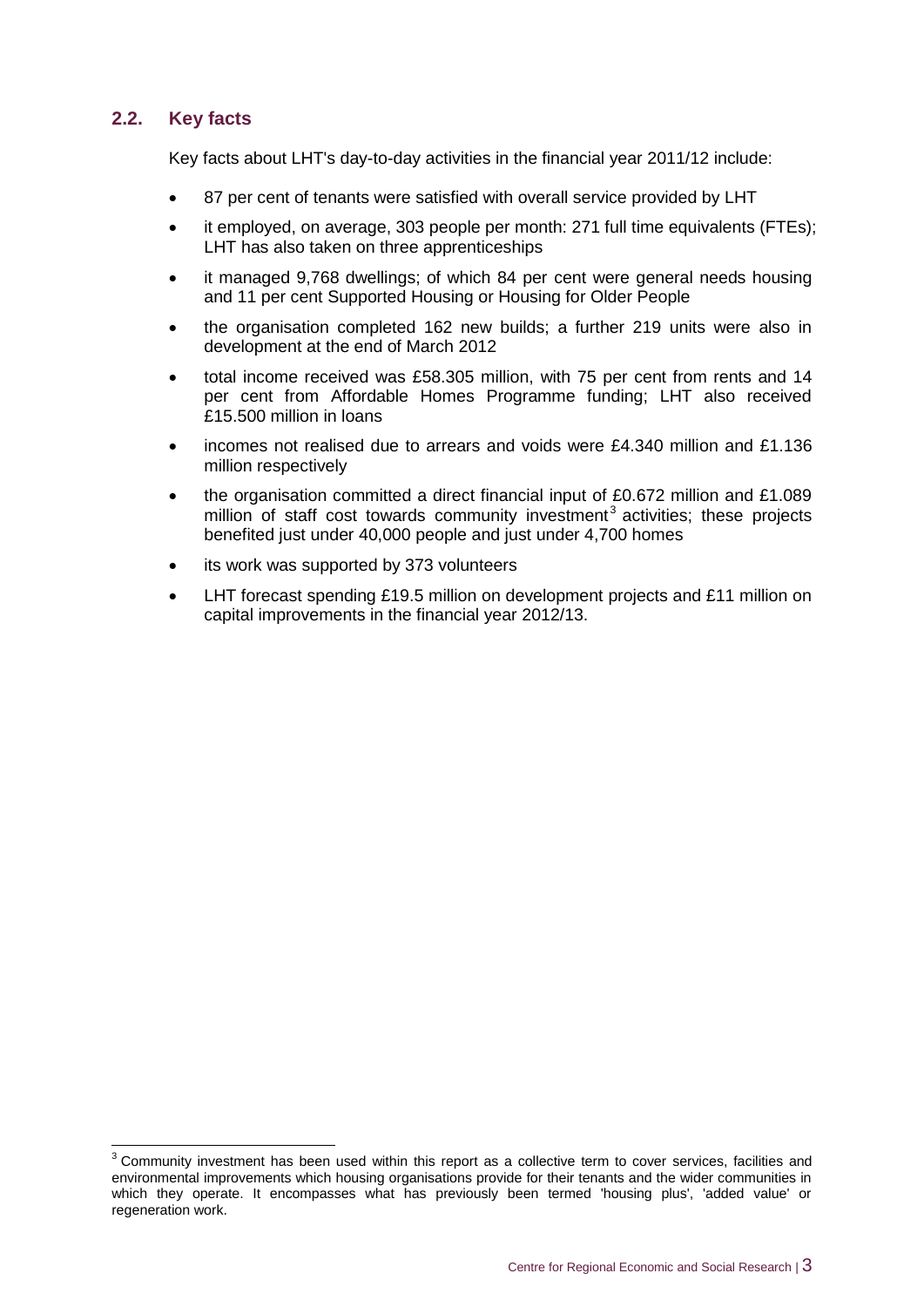# <span id="page-6-0"></span>3. **Liverpool community investment work Housing Trust** 3

## <span id="page-6-1"></span>**3.1. Introduction**

As well as managing its social housing properties, LHT's remit includes what are commonly called 'community investment' activities, including:

- employment training
- apprenticeships
- job brokerage
- after-schools clubs
- budgeting advice
- Information Communication Technology (ICT) training
- gardening clubs
- community health workers
- health clinics
- initiatives to tackle crime and anti-social behaviour
- 'skip days'
- and support services.

Undertaking this work reflects:

- a recognition of the business case for improving the economic and social circumstances of tenants, in order both to help increase rental income, and also to reduce stock turnover and management costs
- a desire on the part of management and staff to undertake such work to create successful, sustainable and resilient residents and communities
- other stakeholders (such as councils) accepting that housing organisations may be an appropriate and cost-effective vehicle through which to implement this type of locality based work.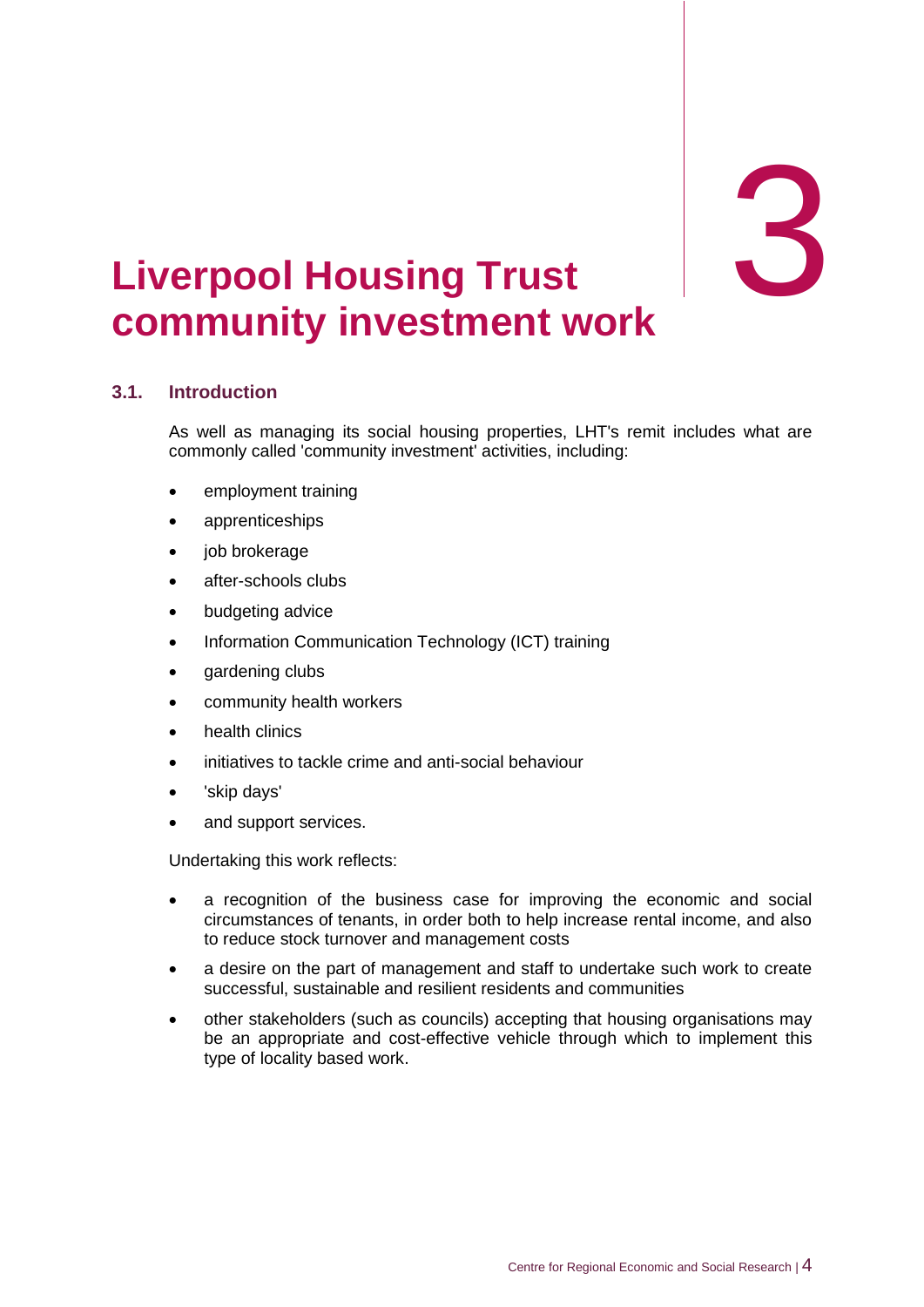Key measures by broad types of community investment activity include:

- total input (where input equals the sum of staff cost and direct financial contributions) for the six broad categories of activity<sup>4</sup> was £1.761 million, of which 62 per cent was staff costs
- the largest input was for 'Wellbeing, health, support and sport' projects, £1.179 million, 63 per cent of which was staff costs
- 'Environment liveability' projects had a total input of £0.248 million; of which £0.164 million was staff costs
- around 40,000 people and 4,700 homes benefited from community investment work; this included campaigns in primary and secondary schools which impacted on 3,790 young people in LHT communities
- £46,000 worth of community grant type monies were made available by LHT
- £0.119 million of external funding was secured during the year 2011/12.

LHT's community investment activities provide significant economic and social benefits to a range of stakeholders including local people and communities, local councils, pubic authorities such as the Department for Work and Pensions, the police the fire service and the criminal justice system. The two sections immediately below provide examples of community investment activity undertaken by LHT.

#### <span id="page-7-0"></span>**3.2. Jigsaw**

Jigsaw is a partnership developed by Liverpool Housing Trust to support the physical, social and economic regeneration of the area in order to deliver long-term sustainability through:

- delivering enhanced and improved environmental services, such as ground maintenance and landscaping, communal cleaning and gardening, tree management and neighbourhood improvements
- training and employment programmes aimed at the long term unemployed
- diversionary activities for young people, focusing on environmental and citizenship issues.

Jigsaw currently:

- procures and manages £2.5 million of environmental related works
- employs 24 staff, including landscape architects, a tree officer, wardens, neighbourhood caretakers and community regeneration workers; 16 Jigsaw staff have received training to help fulfil their roles.

 4 These are: crime and cohesion; education and skills; employment and enterprise; environment liability; wellbeing, health, support and sport; poverty and social inclusion.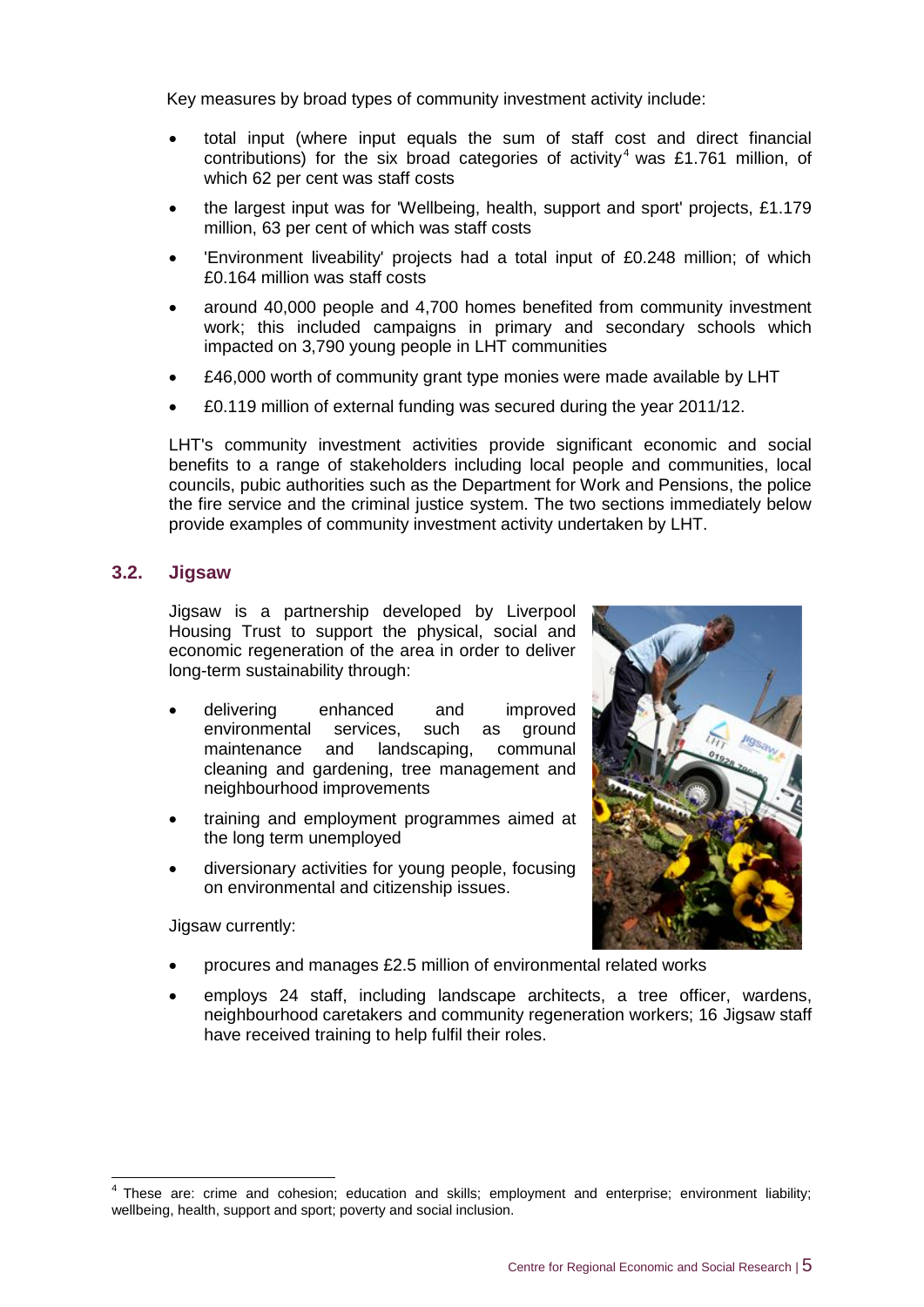The following provide a flavour of key outputs and outcomes achieved thus far. Jigsaw:

- has 4,571 general needs tenants who are contracted to service charges
- manages two large grounds maintenance contracts, maintains 27 green space sites, manages 15-20,000 trees, and has completed 125 communal clearances to date
- has been awarded three Keep Britain Tidy Estate Quality Mark Awards
- has attained ISO 9001 accreditation
- has increased community engagement, including:
	- 11 resident volunteers who monitor services on behalf of Jigsaw
	- four community ownership projects Mill Street Memorial Garden, Heathcoat City Zoo, Achilles Court vegetable garden and Alley greening in Liverpool
- has contributed to:
	- diversion of young people away from anti-social behaviour and crime
	- raising attainment for tenants in core subjects
	- increasing the number of young adults with key employability skills
	- creating a 'clean, safe, well managed and inclusive community'
- has seen tenants in Runcorn and Liverpool report increased perceptions of overall satisfaction and value for money in the service it delivers.

#### <span id="page-8-0"></span>**3.3. Pyramid of Support**

LHT want its tenants to be able to live independently and happily in their homes. Within the tenant population there are people who need additional help and support to maintain their tenancies and to avoid social exclusion. LHT has a Tenancy Support Team to enable and access help and support for these people.

Historically there has been a low take up of the Tenancy Support Service. For example only 99 referrals took place in 2011/12. Moreover, it was often the case that when tenancies had reached crisis point, tenants were not particularly happy or willing to engage. Tenants found the support available too homogenous and provided either too much or too little support.

LHT set out to revamp its approach. Following analysis of outcomes from the Tenancy Support Service it became clear that not all 'in-need' tenants required a 'one size fits all' support. In order to meet the needs of their vulnerable tenants, and also to encourage active engagement, a new 'Pyramid of Support' has been adopted in 2012/13, which incorporates three levels of support:

- **in Touch**: for tenants with the lowest levels of need; LHT keeps a record of all tenants who have declared a form of vulnerability; the purpose of 'in Touch' is to maintain contact and periodically to provide guidance/information to these tenants; 1101 tenants currently receive this level of support
- **Helping Hand**: for tenants who do not require on-going support, but who are potentially at risk of failing their tenancy or are in need of occasional support to maximise their independence and quality of life; 223 tenants currently receive this level of support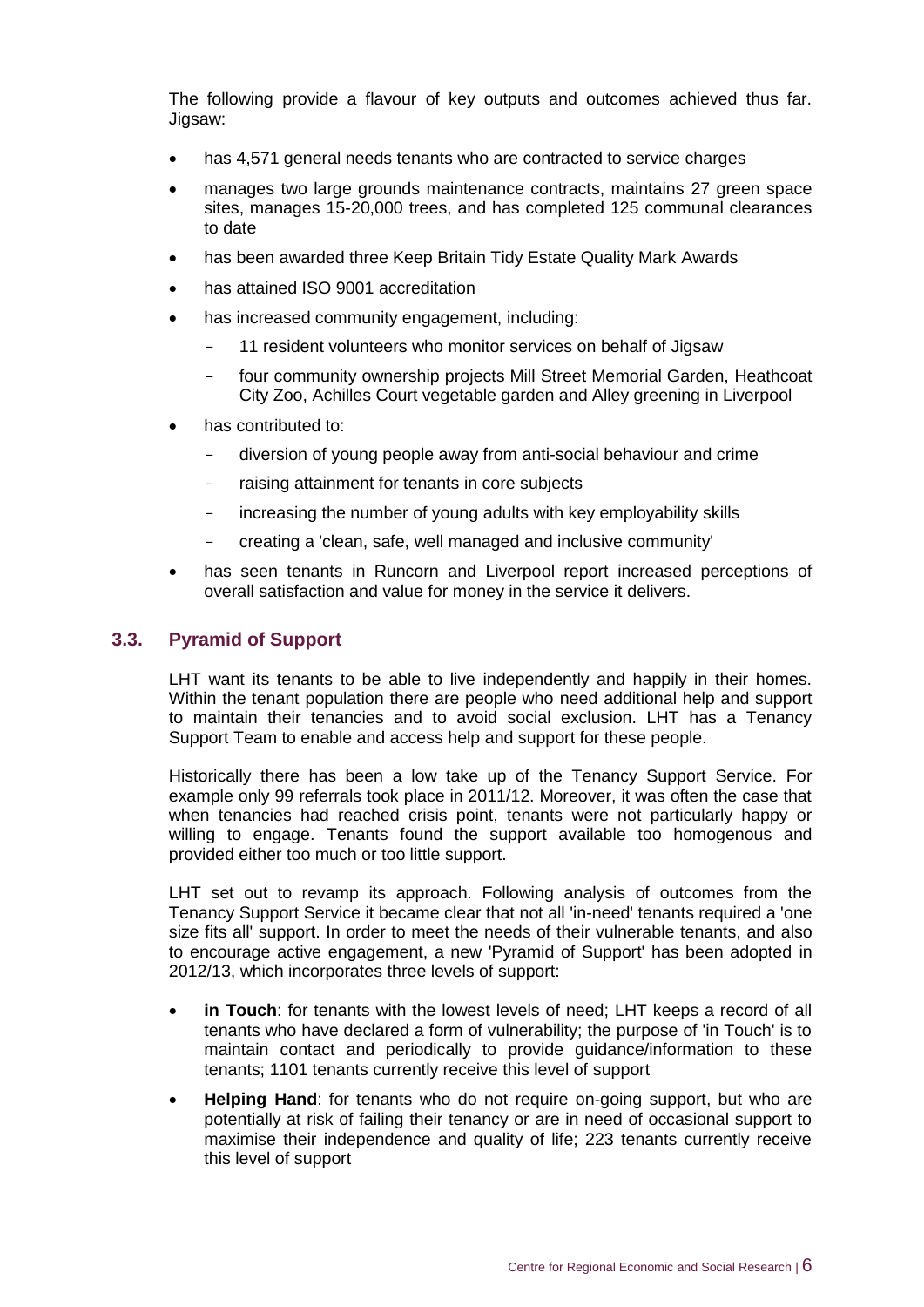**Direct Support**: for tenants assessed as having high level needs; the aim of this support is to help tenants increase independence and dignity and to enable most at risk tenants to sustain their tenancies; support provided includes the creation of an individually tailored support plan and involves liaison with specialist providers; 34 tenants currently receive this level of support.

This new approach has been provided by four staff (three tenancy support officers and a team leader) who provide approximately 81 hours per week at an annual staffing cost of £87,500. There is also a budgetary provision of around £5,000 to support Tenancy Support Cases.

It is still too early to report on the full impacts of the Pyramid of Support. However key outputs and outcomes achieved since its launch in April 2012 include:

- 1,449 tenants have been contacted by the Pyramid of Support Service; 1,358 have received support, compared with 99 in 2011/12
- 390 'issues' have been identified and information/support provided for the 223 Helping Hand visits
- 90 direct referrals to other agencies and services have occurred with regard to Helping Hand tenants
- all Direct Support tenants have their progress measured on an 'Outcome Star'; the average increase on the Outcome Star is 0.7 points, on a 10 point scale, with:
	- 20 per cent reporting no change (between +/-0.25 point change)
	- 60 per cent reporting a small increase (between a 0.25 and 1 point increase)
	- and 20 per cent reporting a big increase (an increase of one point or more).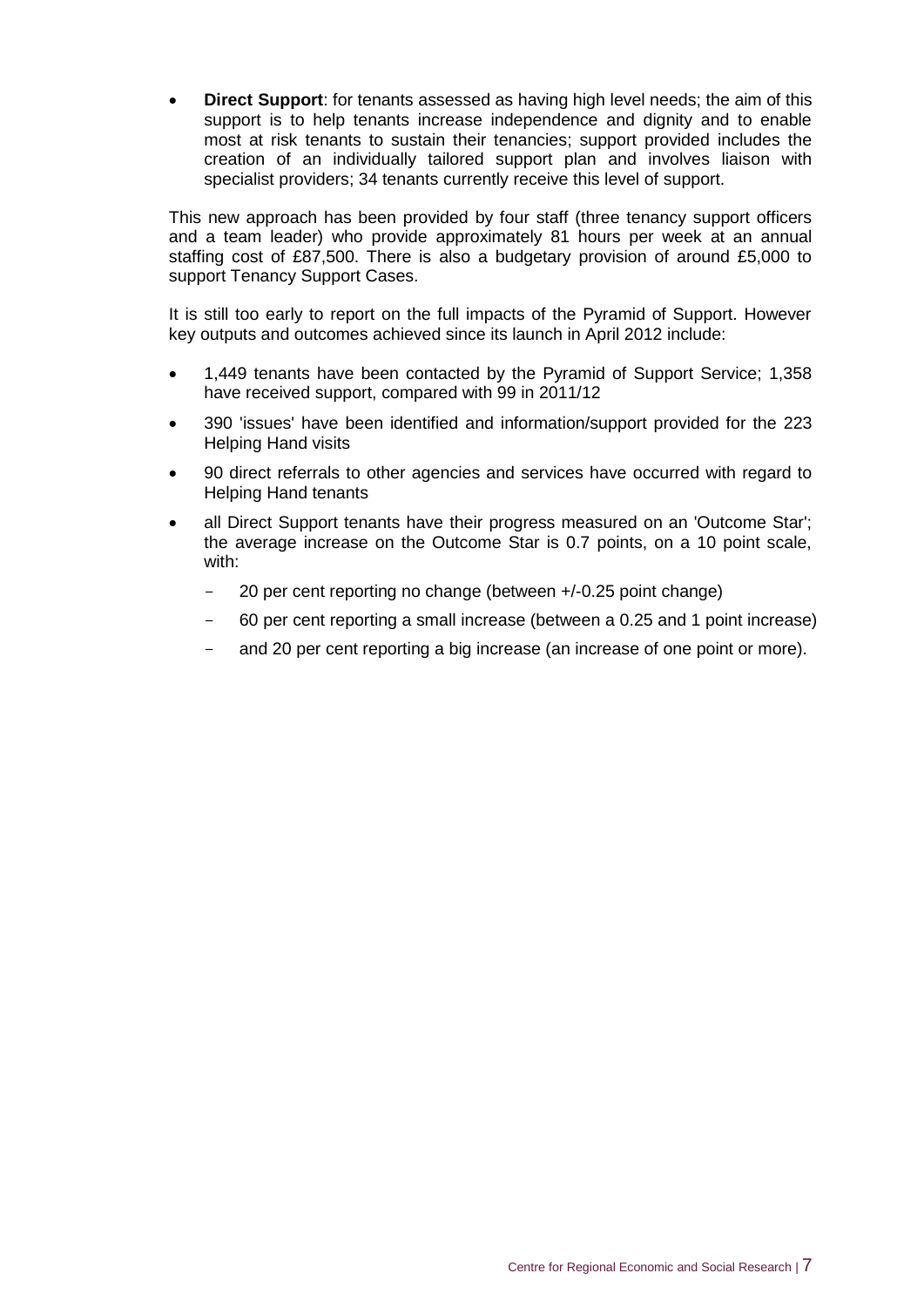# <span id="page-10-0"></span>Economic Impact of **Liverpool Housing Trust**

#### <span id="page-10-1"></span>**4.1. Introduction**

This section provides estimates of the economic impact of LHT. Economic Impact for 2011/12 has been assessed for three key economic measures:

- expenditure (output)
- Gross Value Added (GVA): the value of output produced minus intermediate output
- employment.

The study incorporates both **direct and indirect impacts**:

- direct impact: the value to the economy directly attributable to the activities of LHT: money flowing into the economy through expenditure on day-to-day activities
- indirect supplier effects: the ripple effect through the immediate supply chain providing goods and services to housing organisations
- indirect income induced effects: arising outside the immediate supply chain as a result of expenditure by employees of both LHT and of organisations in the immediate supply chain.

Before summarising the economic impact of LHT on the Northern economy three sections look at factors affecting economic impact: income, procurement and expenditure.

#### <span id="page-10-2"></span>**4.2. Income**

The amount of income<sup>5</sup> which LHT received is important in assessing economic impact as it affects the level of gross expenditure. In the financial year 2011/12 LHT's income was £58.305 million:

- £43.955 million (75 per cent) from rent
- £8.095 million (14 per cent) from the Government's Affordable Homes Programme

 5 This study uses a more inclusive definition of income than that within financial statements. The study includes all 'incoming', including grant funding and income earned from non social housing activities.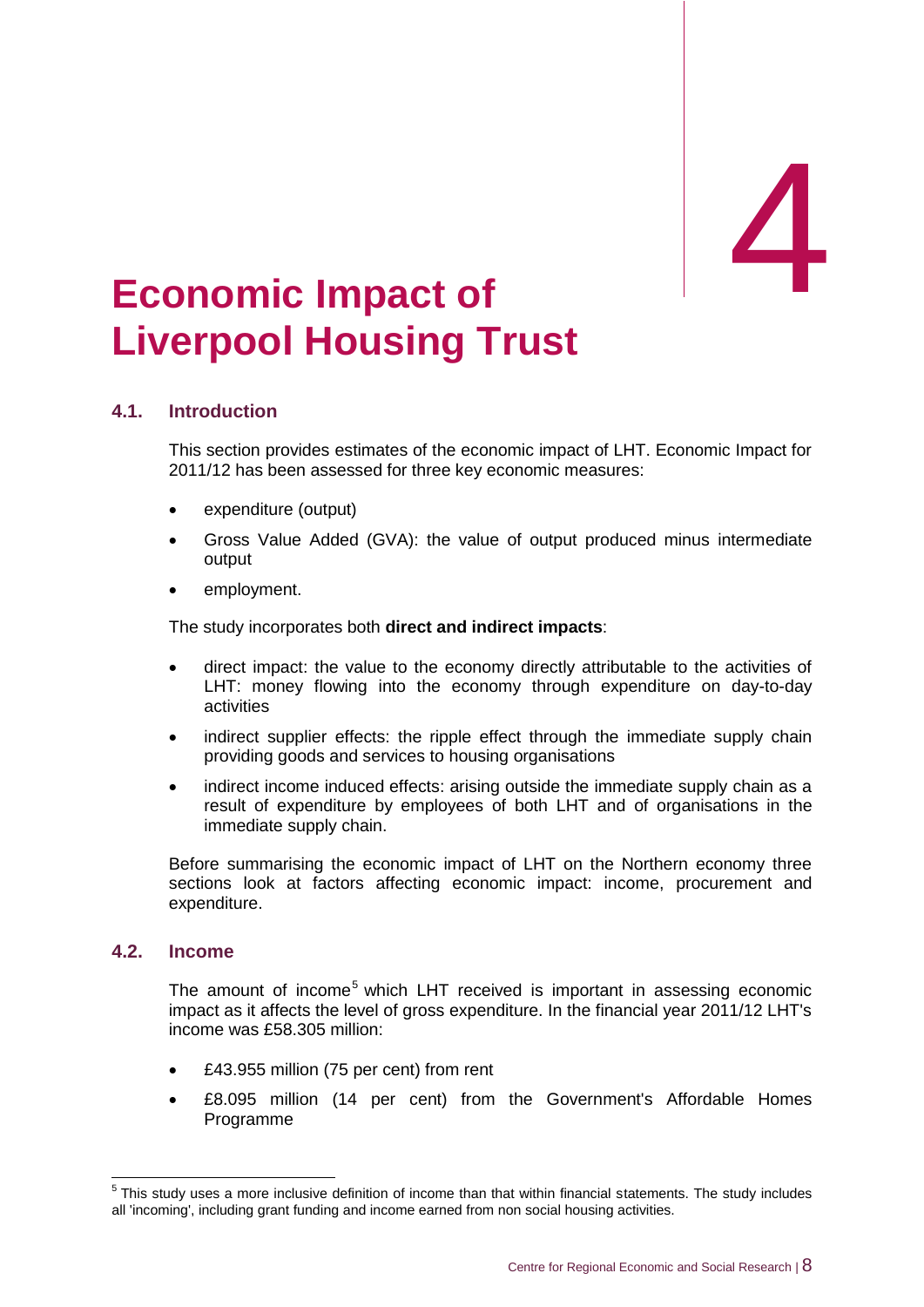- £2.058 million (4 per cent) from the sale of development land
- £1.767 million (3 per cent) from shared ownership sales.

LHT also received £15.500 million in loan funding.

#### <span id="page-11-0"></span>**4.3. Procurement**

Procurement policies are important in determining leakage of expenditure out of the local economy. LHT's procurement strategy has been designed to support its broader vision and aims. The Trust recognises its responsibility to local communities and the potential opportunities afforded through procurement to help deliver economic, social and environmental objectives. Its procurement strategy states that *'local business should be able to compete for work alongside contractors from outside the area and the Trust will encourage them to do this by ensuring the Trust's internal processes and procedures include methods of reducing the challenges facing small and medium business.'*

LHT has worked with smaller organisations to ensure they understand contract and tendering information and where possible have taken additional initiatives to ensure competitiveness. The Trust has also held joint training sessions for small organisations in order to increase their competitiveness and it also holds regular contractor conferences to stimulate performance improvement.

#### <span id="page-11-1"></span>**4.4. Expenditure**

The value of gross expenditure $<sup>6</sup>$ , the percentage of expenditure going to local</sup> suppliers (net expenditure) and the composition of expenditure (i.e. how money has been spent) are all relevant in assessing economic impact.

In 2011/12 LHT had a gross expenditure of £60.455 million, of which £51.454 million (85 per cent) went to suppliers based in England's three Northern regions.

How this money was spent affects economic impact calculations through the magnitude of the indirect effect. Certain types of expenditure, such as that on construction, are associated with a larger 'multiplier effect', that is they stimulate a greater ripple effect through the supply chain, than do other types of expenditure. Analysis of how LHT spent its money reveals:

- construction expenditure made up the largest component of gross expenditure (£25.932 million), all of which went to suppliers in the North
- expenditure on major works, routine and planned maintenance (£12.991 million) accounted for 21 per of gross expenditure, all of which went to suppliers based in the North
- £5.325 million was spent on direct staff costs all of which went to employees residing in the North.

 6 This study uses a more inclusive definition of expenditure than that for operational expenditure outlined in financial statements. The study includes expenditure on items such as construction and refurbishment which usually feature as capital, rather than operational, expenditure.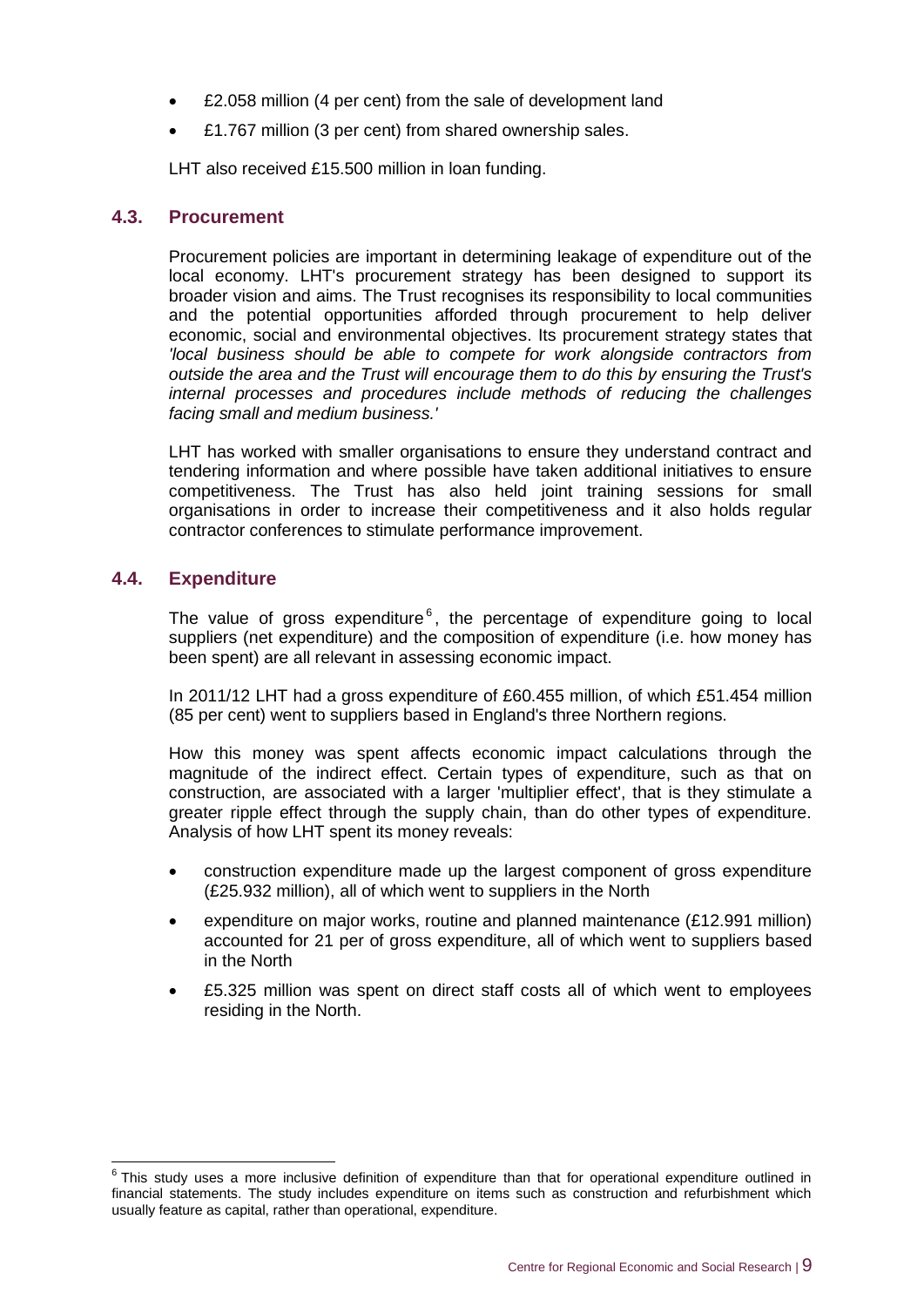#### <span id="page-12-0"></span>**4.5. Economic Impact summary measures**

Table 4.1 summarises LHT's economic impact on the Northern economy. This study estimates that in 2011/12, LHT:

- supported £109.633 million worth of expenditure (output); £51.454 million directly and £58.178 million indirectly through the intermediate supply chain
- created an estimated GVA of £46,222 million; £10.923 million directly and £35.299 million indirectly through the intermediate supply chain
- supported 1,048 FTE jobs; 271 directly and a further 778 indirectly within the intermediate supply chain.

#### **Table 4.1: Summary of economic impact on the Northern economy, 2011/12**

|                                                | <b>Direct Impact</b> | <b>Indirect Impact</b> | <b>Total Impact</b> |
|------------------------------------------------|----------------------|------------------------|---------------------|
| Output:<br><b>£thousands</b>                   | 51,454               | 58,178                 | 109,633             |
| <b>Gross Value Added:</b><br><b>£thousands</b> | 10,923               | 35,299                 | 46,222              |
| <b>Employment:</b><br>(FTEs)                   | 271                  | 778                    | 1,048               |

Source: CRESR survey (2012)

-

Table 4.2 summarises the economic impact of LHT on the North West and the local<sup>7</sup> economies which it operates. It is estimated that in 2011/12, LHT generated:

- £96.666 million worth of expenditure (output) both directly and indirectly in the North West
- an estimated £38.953 million worth of GVA both directly and indirectly in the North West
- 820 FTE jobs both directly and indirectly in the North West
- £30.108 million worth of expenditure (output) directly in the local economies
- £10.814 million worth of GVA directly for the local economies
- 273 FTE jobs based within the local economies.

 $7$  Comprises the following local authority areas: Halton, Knowsley, Liverpool, Ribble Valley, Sefton, St Helens, Warrington, West Lancashire and the Wirral.